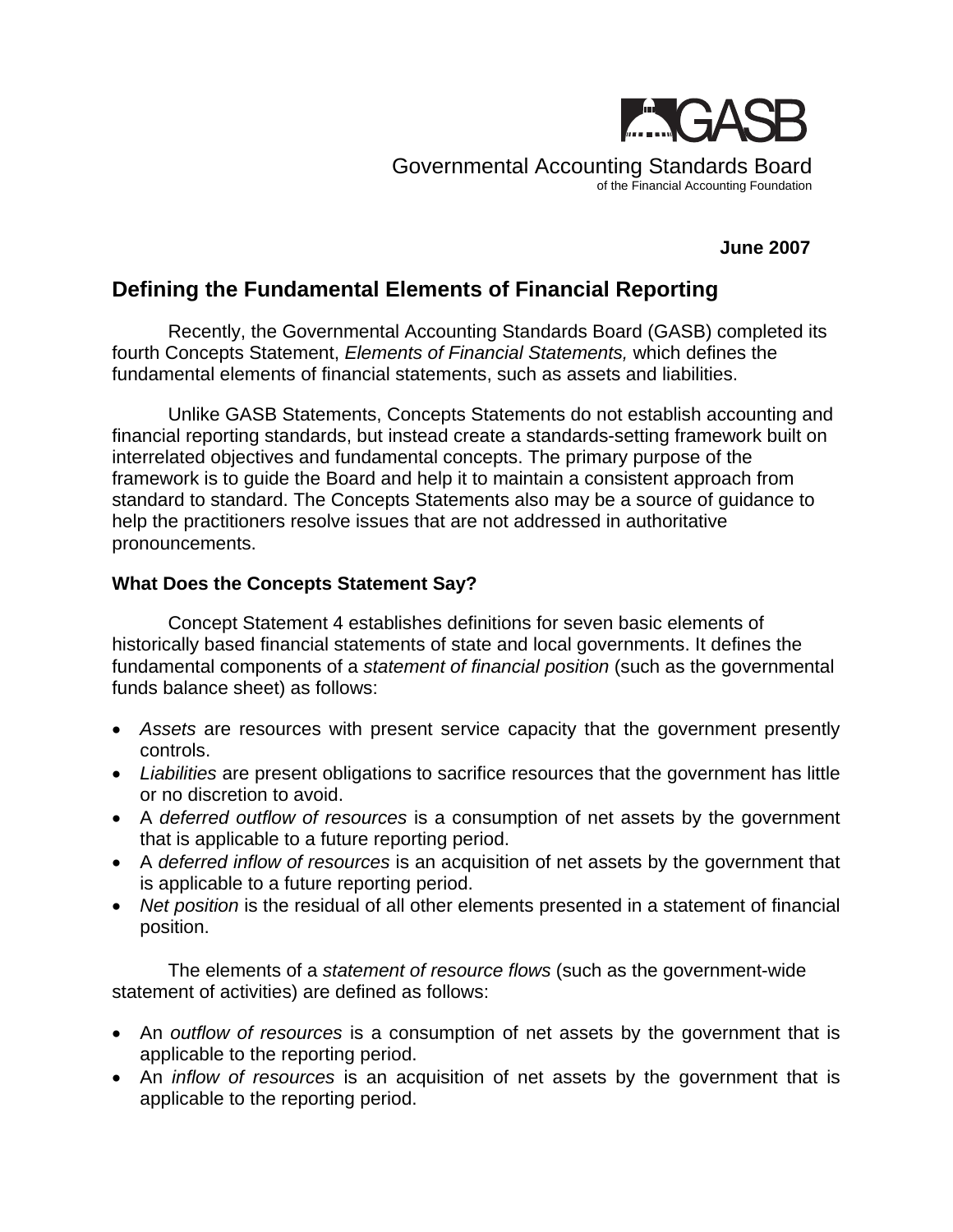### **Plowing New Ground**

Other standards-setters, including the Financial Accounting Standards Board (FASB), the GASB's sister organization for private corporations and not-for-profit organizations, and the International Accounting Standards Board (IASB), have also developed definitions of the elements of financial statements. Those organizations are currently working together to update and harmonize their conceptual frameworks. The Federal Accounting Standards Advisory Board (the FASAB, which establishes accounting standards for the United States federal government) also is currently finalizing its definitions. The GASB's framework takes into account the state and local government environment in at least two primary ways.

*Independent Definitions.* The GASB developed definitions of the individual elements that are independent of each other as much as possible. While it is common to build the definitions of financial statement elements based on the definition of a particular element or elements, the GASB took a different path because it did not believe that any particular element (for example, asset or liability) should be seen as more important than another (for example, an inflow or outflow of resources).

Under the approach other standards setters have used, for example, a revenue would typically be defined as an inflow of or increase in assets or the settlement of a liability, and an expense would be viewed as an outflow or using up of assets or the incurring of a liability. Therefore, to understand what revenues and expenses are, you must first understand what assets and liabilities are. Given the importance of the resource flows statements in the state and local government environment and the importance of the interperiod equity concept, the independent definition approach was considered by the GASB to be more appropriate.

In order to craft independent definitions, the GASB began first by defining the nature of a *resource—*a concept that is central to the definitions and incorporated within them.

*Separate Treatment of Deferrals.* Deferrals generally have not been defined separately, leaving many to wonder just what they are and why they appear with the assets and liabilities in a statement of financial position when they often do not bear the characteristics of either. Again, because of the importance of the interperiod equity concept, the GASB concluded that deferrals should be defined as separate elements.

Deferrals might be looked at as future revenues and expenses waiting until required conditions have been met or a particular point of time has been reached to be reported.

# **Why Not Just Adopt the Existing Definitions?**

A primary difference between private companies and governments is that the latter do not exist to generate profit. Rather, governments exist to provide services to